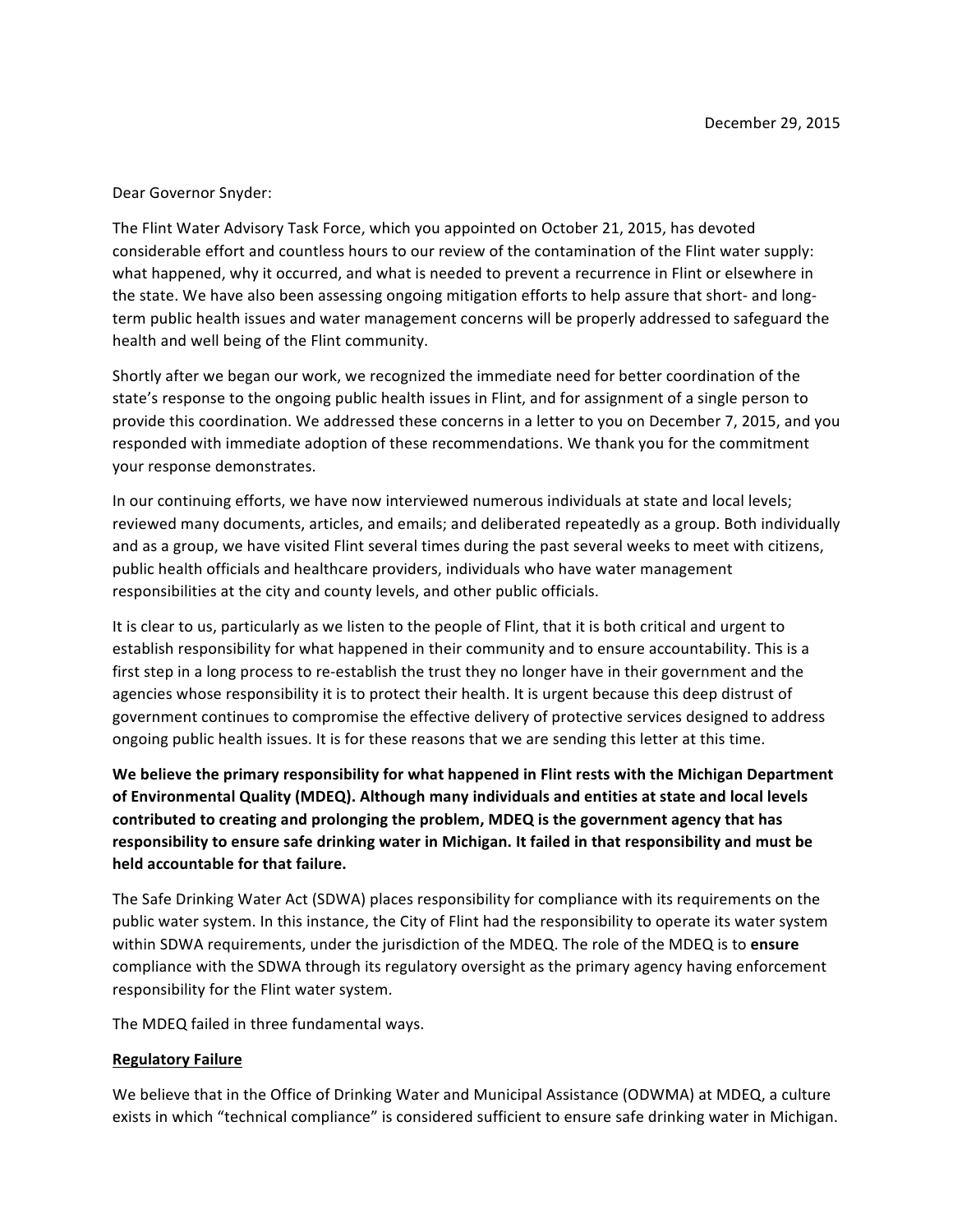This minimalist approach to regulatory and oversight responsibility is unacceptable and simply insufficient to the task of public protection. It led to MDEQ's failure to recognize a number of indications that switching the water source in Flint would—and did—compromise both water safety and water quality. The MDEQ made a number of decisions that were, and continue to be, justified on the basis that federal rules "allowed" those decisions to be made. ODWMA must adopt a posture that is driven not by this minimalist technical compliance approach, but rather by one that is founded on what needs to be done to assure drinking water safety.

A culture change must occur within ODWMA. It must be driven by a mission that is aspirational regarding the role of the MDEQ in ensuring the safety and the quality of Michigan's drinking water. We believe, and have expressed to MDEQ Director Dan Wyant, that as a Great Lakes State, Michigan should aspire to have the safest drinking water in the nation, rather than merely aiming for technical compliance with regulatory requirements.

## **Failure in Substance and Tone of MDEQ Response to the Public**

Throughout 2015, as the public raised concerns and as independent studies and testing were conducted and brought to the attention of MDEQ, the agency's response was often one of aggressive dismissal, belittlement, and attempts to discredit these efforts and the individuals involved. We find both the tone and substance of many MDEQ public statements to be completely unacceptable. In a real way, the MDEQ represents the public, including the very individuals it treated dismissively and disrespectfully in public statements. We recognize that the agency might disagree with the opinions of others on a variety of issues, including testing protocol, interpretation of testing results, the requirements of federal law and rules, and other matters. What is disturbing about MDEQ's responses, however, is their persistent tone of scorn and derision. In fact, the MDEQ seems to have been more determined to discredit the work of others—who ultimately proved to be right—than to pursue its own oversight responsibility.

## Failure in MDEQ Interpretation of the Lead and Copper Rule

The federal Lead and Copper Rule (LCR) is central to what happened in Flint, because that rule, at least theoretically, is designed to prevent lead and copper contamination of drinking water. The federal LCR calls for "optimized corrosion control treatment," which the MDEQ did not require in the switch to the Flint River. Prior to the switch, MDEQ staff instructed City of Flint water treatment staff that corrosion control treatment (CCT) was not necessary until two six-month monitoring periods had been conducted. The need for CCT would be evaluated after the results from those two monitoring periods were reviewed. The decision not to require CCT, made at the direction of the MDEQ, led directly to the contamination of the Flint water system.

The MDEQ seems to have taken different positions on whether it faithfully followed the LCR in the Flint situation. It first maintained that it followed the LCR, then stated that it did not follow the rule properly, and most recently claimed that a federal memorandum issued by the US EPA in early November 2015 suggests that the original MDEQ interpretation was possibly correct.

We are not convinced. Even the MDEQ's latest interpretation of the US EPA's November memorandum is overly legalistic and misunderstands the intent of the LCR, which is to minimize risks of lead and copper exposure for human health.

We believe ODWMA's single-minded legalistic focus is the heart of the problem, and it is part of the "technical compliance" culture described above. ODWMA should not be basing its actions solely on a